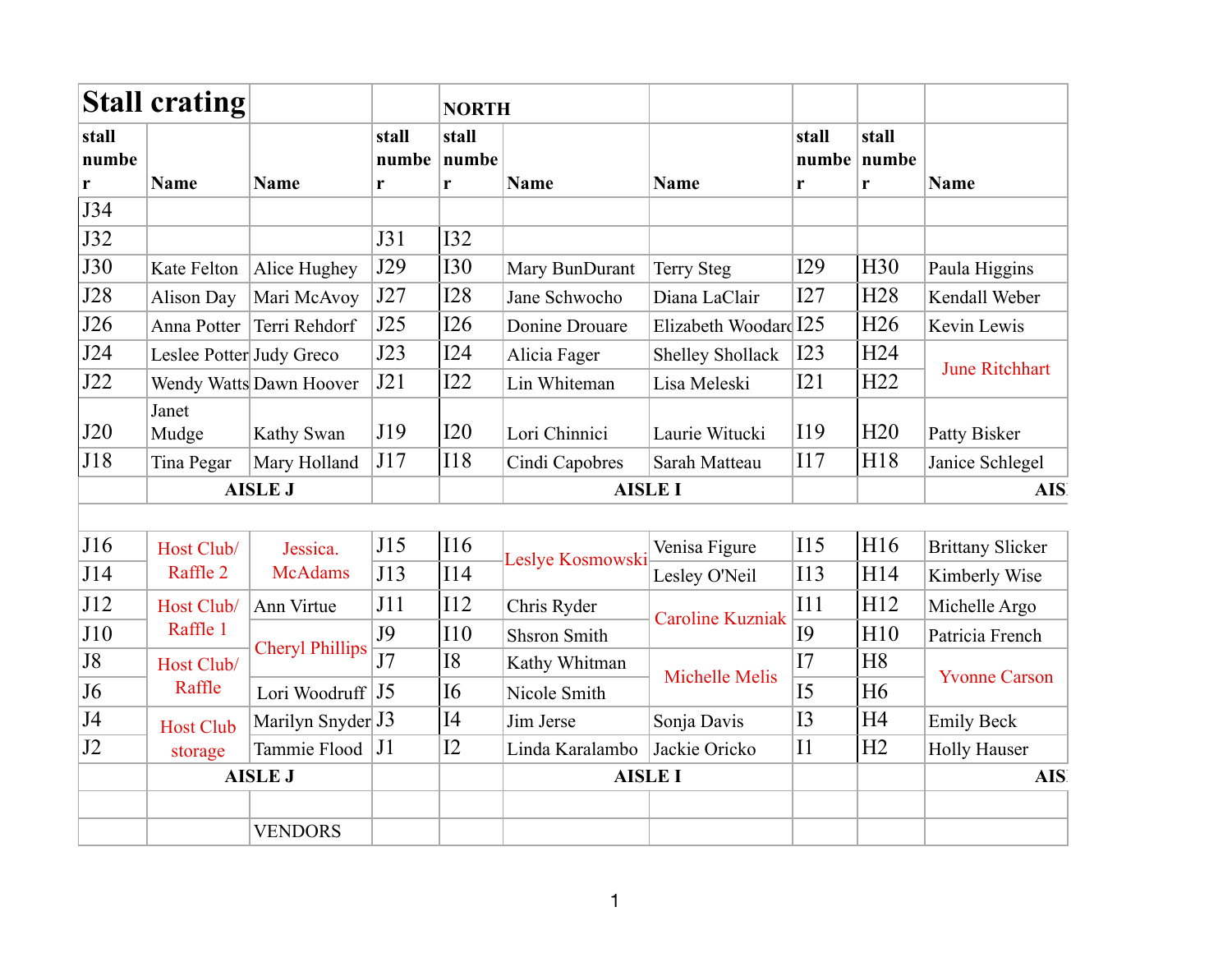| Name                    | stall<br>r      | stall<br>numbe numbe<br>r | <b>Name</b>          | <b>Name</b>         | stall<br>number | stall<br>numbe<br>r | <b>Name</b>                        |                                                                                             | stall<br>numbe<br>r |
|-------------------------|-----------------|---------------------------|----------------------|---------------------|-----------------|---------------------|------------------------------------|---------------------------------------------------------------------------------------------|---------------------|
|                         | H33             |                           |                      |                     |                 |                     |                                    |                                                                                             |                     |
|                         | H31             | G32                       | Cynthia Bye          | Karen Lee           | G31             | F32                 |                                    |                                                                                             |                     |
| <b>Heather Muir</b>     | H <sub>29</sub> | G30                       | Debbie Rodden        |                     | G29             | F30                 | Karen Skoyec                       |                                                                                             | F <sub>29</sub>     |
| Lynn Steward            | H27             | G28                       |                      | <b>B.J. Bowden</b>  | G27             | F28                 | Lisa Eagler                        | Patti Karst                                                                                 | F27                 |
|                         | H25             | G26                       | <b>Cathy Diaz</b>    | Tonni-Sue Keinz     | G <sub>25</sub> | F <sub>26</sub>     | Carolyn Rothfusz                   | Michele Bush F25                                                                            |                     |
| <b>Linda Tabellion</b>  | H23             | G24                       | Kim Boothe           | Jodi Lewis          | G23             | F <sub>24</sub>     | Jennifer Baiocco                   | Marianne                                                                                    | F23                 |
| <b>Renee Bouley</b>     | H21             | G22                       | Dawn Elder           |                     | G21             | F22                 | Jackie Spence                      | Fieseler                                                                                    | F21                 |
| <b>Becky Fitzgerald</b> | H19             | G20                       | <b>Kay Metz</b>      | <b>Loan Hensley</b> | G19             | F20                 | Sabrina Beck                       | Sally Gordon F19                                                                            |                     |
| Debbie Wilson           | H17             | G18                       |                      | Kyle Smith          | G17             | F18                 | April Johnson-Moz Gill Chapmar F17 |                                                                                             |                     |
| <b>LEH</b>              |                 |                           |                      | <b>AISLE G</b>      |                 |                     | <b>AISLE F</b>                     |                                                                                             |                     |
|                         |                 |                           |                      |                     |                 |                     |                                    |                                                                                             | <b>PASSA</b>        |
| Roberta Miller          | H15             | G16                       | Kerri Paulsen        | Rebecca Erickson    | G15             | F16                 | June Mendoza                       | Molly Baltins F15                                                                           |                     |
|                         | H13             | G14                       | <b>Teresa Barney</b> | Deborah McCall      | G13             | F14                 | Jim Mihaler                        | Anita Fisher                                                                                | F13                 |
| <b>Bonita Botteri</b>   | H11             | G12                       | <b>Sherry Tomes</b>  | Karen Rueschhoff    | G11             | F12                 | Sue Kvale                          | <b>Name</b><br>Margaret<br><b>Boulanget</b><br>Margaret<br><b>Boulanget</b><br><b>SOUTH</b> | F11                 |
| AnneMarie Walkow H9     |                 | G10                       | Jeannine Beer        | Nei Haithcock       | G9              | F10                 |                                    |                                                                                             | F <sub>9</sub>      |
| Tim Thompson            | H7              | G8                        | Toni Fern            | Susan Zimmerman     | G7              | F8                  | <b>Christy Herreid</b>             | Margaret Bou F7                                                                             |                     |
| Margaret Nudvo          | H <sub>5</sub>  | G <sub>6</sub>            | Jodi Seitz           | Margaret Hendershot | G <sub>5</sub>  | F <sub>6</sub>      | Karen Kramer                       |                                                                                             | F <sub>5</sub>      |
| Margaret Poulin         | H <sub>3</sub>  | G <sub>4</sub>            | Carla Fette          | Cathleen Burke      | G <sub>3</sub>  | F <sub>4</sub>      |                                    |                                                                                             | F3                  |
| <b>Stevie Tempel</b>    | H1              | G2                        | Karen York           | Serena Stephenson   | G <sub>1</sub>  | F2                  | <b>Krista Anthony</b>              | Amy Koebler F1                                                                              |                     |
| <b>LEH</b>              |                 |                           |                      | <b>AISLE G</b>      |                 |                     | <b>AISLE F</b>                     |                                                                                             |                     |
|                         |                 |                           |                      |                     |                 |                     | <b>ARENA</b>                       |                                                                                             |                     |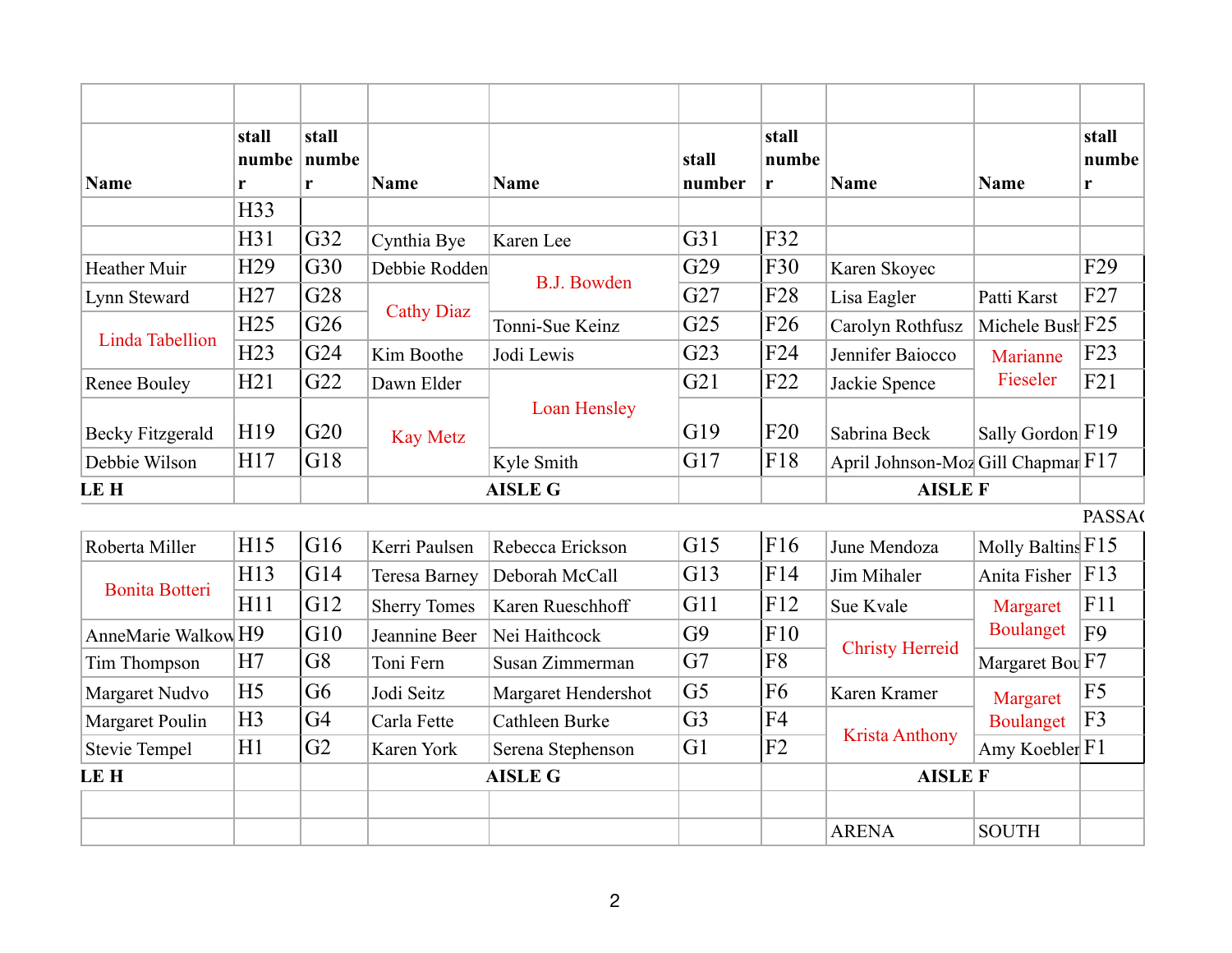| stall<br>numbe<br>$\mathbf{r}$ | <b>Name</b>                | <b>Name</b>           | stall<br>r | stall<br>numbe   numbe<br>r | <b>Name</b>                | <b>Name</b>                    | stall<br>r      | stall<br>$number$   numbe<br>r | <b>Name</b>     |
|--------------------------------|----------------------------|-----------------------|------------|-----------------------------|----------------------------|--------------------------------|-----------------|--------------------------------|-----------------|
|                                |                            |                       |            |                             |                            |                                |                 | C <sub>34</sub>                |                 |
|                                |                            |                       | E31        | D32                         |                            |                                | D31             | C32                            | Lynn Hostetler  |
| E30                            | Heather Eckenride-Stiffler |                       | E29        | D30                         | <b>Margot Black</b>        | Danielle Anctil                | D29             | C30                            | Sara Bura       |
| E28                            | Jeffrey Wykowsi            | Peggi Waymouth        | E27        | D28                         | Lelia Shelton              | Joyce Zwiener                  | D27             | C28                            | Kate Almasy     |
| E26                            | Cindy Snowden              | Jeanine Bender        | E25        | D26                         | Lisa Sondag                | Theresa Applegarth $D25$       |                 | C <sub>26</sub>                | Donna Lathan    |
| E24                            | Cheryl Antos               | Lynn Tagliaferro      | E23        | D24                         | Cynthia Lutz               | Monique DeRuggie D23           |                 | C <sub>24</sub>                | Mary Ann Holder |
| E22                            |                            | <b>Bridget Booker</b> | E21        | D22                         | Cynthia Obaver Pat Bacskay |                                | D21             | C22                            | Melissa Bristol |
| E20                            | Marcia Kilpatrick          | Melinda Doerfler      | E19        | D <sub>20</sub>             | Patricia Sager             | Sarah Hughes                   | D <sub>19</sub> | C20                            | Regina Conti    |
| E18                            | Mary Cortese               | Heather Neidner       | E17        | DI8                         |                            | Robin Heineck Sherry Merschoff | D17             | C18                            | Denise Schaffer |
|                                | <b>AISLE E</b>             |                       |            | <b>AISLED</b>               |                            |                                |                 | <b>AISI</b>                    |                 |

**GEWAY** 

| E16            | Cheryl Moore #2                         |                   | E15            | DI6            | Denise Baker                 | <b>Sherry Ralls</b>           | D15                    | C16         |                    |  |
|----------------|-----------------------------------------|-------------------|----------------|----------------|------------------------------|-------------------------------|------------------------|-------------|--------------------|--|
| E14            |                                         | Cheryl Moore #1   | E13            | D14            | Noriko Shimizu Tina Jackkson |                               | D <sub>13</sub>        | C14         | <b>Amy Haynes</b>  |  |
| E12            | Jean Locke                              | Susan Reindl      | E11            | D12            | <b>Lynne Bettinger-</b>      |                               | Danielle Dandheise D11 |             | Rachel Campbel     |  |
| E10            | Roberta Mecklenburg Monique Engemann E9 |                   |                | D10            |                              | <b>Beverly LaFleur</b>        | D <sub>9</sub>         | C10         | Sarah Block        |  |
| E <sub>8</sub> | Jen Rochedieu                           | Monique           | E7             | D <sub>8</sub> | Colleen Schafer              |                               | D7                     | C8          | Rhonda Hermanco    |  |
| E6             | Brian Cohen                             | Engemann          | E <sub>5</sub> | D <sub>6</sub> | Jeanne Lishia                | Belinda Workman               | D <sub>5</sub>         | C6          | Dottie Piroha      |  |
| IE4            | Carla Baker                             | Jill Freiermuth   | E <sub>3</sub> | D <sub>4</sub> |                              | Patricia Young                | D <sub>3</sub>         | C4          |                    |  |
| E <sub>2</sub> | Elva Smith                              | Cheryl Cieslinski | E1             | D2             |                              | Tonya Pomeroy Kathleen Caplan | D <sub>1</sub>         | C2          | <b>Bob Domfort</b> |  |
|                | <b>AISLE E</b>                          |                   |                |                | <b>AISLED</b>                |                               |                        | <b>AISI</b> |                    |  |
|                |                                         |                   |                |                |                              |                               |                        |             |                    |  |
|                |                                         |                   |                |                |                              | <b>VENDORS</b>                |                        |             | 318 stalls         |  |